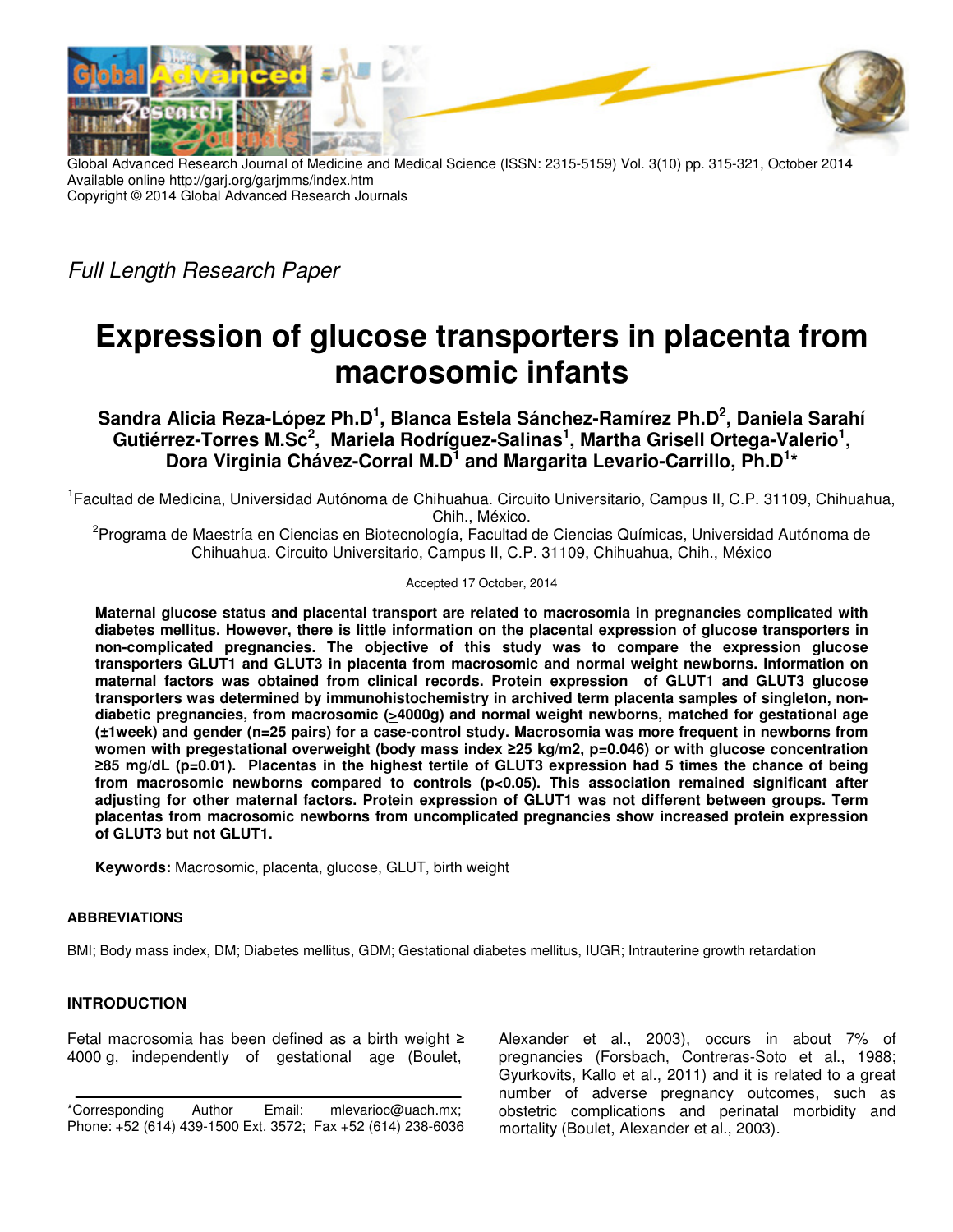Fetal growth depends upon numerous maternal, fetal and placental factors. Their interaction across gestation may alter fetal growth patterns (Sacks, 2004; Mayer and Joseph, 2013). Maternal pre-gestational body weight, body composition, pathologies such as diabetes mellitus (DM) and preeclampsia, as well as weight gain and glucose levels during pregnancy, have been strongly associated with birth weight (Leguizamon and von Stecher, 2003; Sanin Aguirre, Reza-Lopez et al., 2004; Retnakaran, Qi et al., 2009; Vambergue and Fajardy, 2011; Dubova, 2013); chromosomal anomalies and gender also influence fetal development (Mayer and Joseph, 2013). Placental size, morphology, hormones, uteroplacental flow, and particularly, placental nutrient transport, are closely related to fetal growth (Jones, Powell et al., 2007; Jansson, Myatt et al., 2009).

Glucose is the main energy source for the fetus and it is essential for normal growth (Sacks, 2004; Hay, 2006). Glucose is transported by facilitated diffusion and there are at least three glucose transporters, named GLUT1, GLUT3 and GLUT4, expressed in placental tissue (Desoye, Gauster et al., 2011). In humans, GLUT3 is highly expressed in early pregnancy and decreases as gestation progresses (Brown, Heller et al., 2011), GLUT1 expression is relatively constant across gestation in normal pregnancies (Hahn, Hartmann et al., 1995), whereas GLUT4 is believed to serve only for transporting glucose to be used by the placenta itself (Desoye, Gauster et al., 2011). Recently, gene expression of other glucose transporters in placental tissue has been reported, but little is known about their specific function across gestation (Novakovic, Gordon et al., 2013).

Maternal pathologies, such as preeclampsia and diabetes mellitus have shown to alter the expression of glucose transporters in human (Gaither, Quraishi et al., 1999; Dubova, 2013) and animal placentas (Boileau, Mrejen et al., 1995). However, it is still unclear whether or not the expression of glucose transporters is altered in placentas from non-complicated pregnancies giving birth to macrosomic infants. Therefore, the objective of the study was to compare the expression of GLUT1 and GLUT3 in placentas from macrosomic and normal weight newborns.

# **MATERIAL AND METHODS**

We conducted a case-control study, including archived samples from previous studies (Rodriguez-Moran, Levario-Carrillo et al., 2007; Bravo-Cano, 2009). Placental samples from singleton macrosomic newborns (cases, n=25), with a birth weight ≥4000 g were compared with newborns with birth weight adequate for gestational age (controls, n=25), matching for gestational age (±1 week) and gender. Both, case and controls were obtained from the "Hospital of Ginecologia #15" of the "Instituto Mexicano del Seguro Social", in Chihuahua, Mexico. Placentas from newborns with birth defects or born to women with diagnosis of hypo/hyperthyroidism, preeclampsia/eclampsia, or diabetes mellitus (DM) pregestational or gestational, were excluded. Information on maternal clinical characteristics, biochemical measures, and newborn anthropometry was obtained from research and clinical records.

# **Placenta sample collection and analysis**

Placenta samples were obtained and analyzed as previously described (Acosta-Maldonado, Sanchez-Ramirez et al., 2009). Briefly, placentas were collected following the delivery and the maternal blood clot was removed. Placenta weight and diameters were measured and samples from the central area of placentas were dissected from macroscopically lesion-free site and were fixed in a 10% formol solution, embedded in paraffin, and stained with hematoxylin and eosin. Placenta samples were analyzed by immunohistochemistry according to the protocol previously described (González-García, Sánchez-Ramírez et al., 2008) with the following modifications: after blocking (PBS pH 7.4, containing 10% non-fat milk), slides were incubated for 1 hour at 37° C with the corresponding polyclonal goat anti-human GLUT1 (Santacruz Biotechnology, CA, catalog # sc-1605) or GLUT3 (Santacruz Biotechnology, CA, catalog # sc-7582) (1:750 dilution in PBS pH 7.4 containing 1 % non-fat milk). Slides were washed and exposed to the secondary (affinity-purified biotinylated rabbit anti-goat IgG) antibody for 1 hour at room temperature. The signal was showed using avidin-peroxidase and freshly prepared diaminobenzidine substrate. Stained slides were dehydrated for permanent coverslipping with entellan resin. All samples were analyzed on the same day. For immunolocalization, slides for each GLUT transporter were contrasted with hematoxilin (Zymed, San Francisco, CA) for 10 min before dehydration.

The level of GLUT1 and GLUT3 expression was obtained by optical density measured in a BX41 Olympus microscope equipped with a Pixera-CCD camera and analyzed with the IMAGE pro-plus 4.1 software (Media Cibernetics, Silver Spring, MA). Five representative microphotographs were taken from each placenta at 60X and six measures of optical density (in a perimeter of 5 µm each) were performed for each sample (González-García, Sánchez-Ramírez et al., 2008). Measures were made after calibrating the microscope, with an individual pixel resolution of 175 grey levels. All determinations were made the same day to diminish calibration or lighting errors. Samples used for image analysis were not contrasted to avoid background signal for hematoxilin.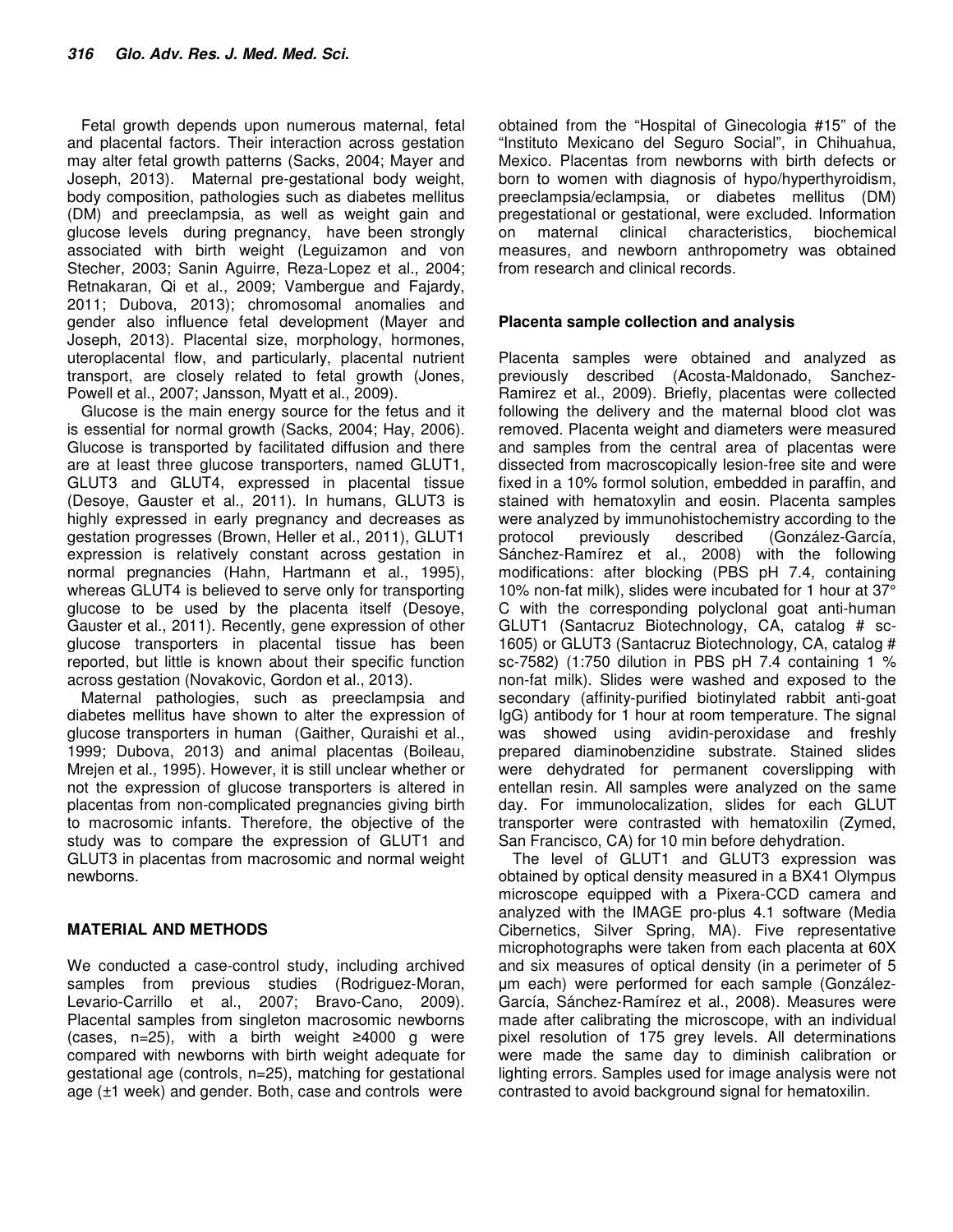**Table 1.** Maternal and clinical characteristics of macrosomic and control newborns

|                                                                  | Control (n=25) |           | Macrosomic $(n=25)$ |           |        |
|------------------------------------------------------------------|----------------|-----------|---------------------|-----------|--------|
| Variable                                                         | Mean           | <b>SD</b> | Mean                | <b>SD</b> | p      |
| Age (years)                                                      | 23.6           | 4.6       | 27.2                | 4.8       | 0.01   |
| Pregestational body weight (kg) <sup>a</sup>                     | 59.5           | 11.0      | 73.3                | 13.1      | < 0.01 |
| Height (cm)                                                      | 160.0          | 6.5       | 162.2               | 7.0       | 0.27   |
| Pregestational body mass index (kg/m <sup>2</sup> ) <sup>a</sup> | 23.2           | 3.8       | 27.8                | 4.3       | < 0.01 |
| Gestational weight gain (kg)                                     | 12.5           | 4.7       | 9.7                 | 3.4       | 0.05   |
| Number of pregnancies                                            | 1.8            | 0.9       | 2.5                 | 0.9       | 0.01   |
| Education (years)                                                | 9.8            | 4.0       | 10.7                | 3.1       | 0.39   |
| Hemoglobin (g/dl) <sup>b</sup>                                   | 12.2           | 1.3       | 12.2                | 1.2       | 0.88   |
| Glucose $(mg/dl)^c$                                              | 76.1           | 10.6      | 82.6                | 7.1       | 0.01   |

a Case n=18, control n=24

<sup>b</sup> Case n=25, control n=18

<sup>c</sup> Fasting glucose concentrations were obtained during the third trimester of pregnancy

SD: Standard deviation

**Table 2.** Characteristics of newborn and placentas

| Variable                                      | Control (n=25) |           | Macrosomic $(n=25)$ |           |        |
|-----------------------------------------------|----------------|-----------|---------------------|-----------|--------|
|                                               | Mean           | <b>SD</b> | Mean                | <b>SD</b> | Ρ      |
| Gestational age (weeks)                       | 39.4           | 1.0       | 39.7                | 0.7       | 0.31   |
| Weight (g)                                    | 3293           | 360       | 4216                | 283       | < 0.01 |
| Length (cm)                                   | 53.5           | 2.3       | 55.0                | 3.4       | 0.06   |
| Placenta weight (g)                           | 498            | 90.9      | 647.2               | 94.5      | < 0.01 |
| Birth weight/placenta weight ratio            | 6.8            | 1.2       | 6.6                 | 1.0       | 0.64   |
| Placental expression of GLUT1 <sup>a, b</sup> | 2.2            | 1.3       | 2.1                 | 1.4       | 0.66   |
| Placental expression of GLUT3 <sup>b</sup>    | 1.7            | 0.4       | 1.9                 | 0.4       | 0.07   |

a Log-transformed for analysis, geometric mean presented

<sup>b</sup> Samples from the central area of placentas were dissected from macroscopically lesion-free site were analyzed by immunohistochemistry. The level of GLUT1 and GLUT3 expression was obtained by optical density. Five microphotographs were taken from each placenta at 60X and six measures of optical density (in a perimeter of 5 µm each) were performed for each sample. Data is expressed in arbitrary units SD: Standard deviation

#### **Statistical analyses**

Data is presented as mean  $\pm$  standard deviation or frequency and percentage, according to the measuring scale of the variables. Comparison between groups was performed by t-test or Wilcoxon rank sum test for quantitative variables and by  $\chi^2$  or Fisher exact tests for variables measured in nominal scale. Tertiles of protein expression of GLUT1, GLUT3, and concentrations of maternal glucose distribution were calculated and included as categories in bivariate and multivariate models. Age was also included as <25 and ≥25 years (above/below the median). Body mass index (BMI) was included as <25 and ≥25 kg/m<sup>2</sup>, according with the cut off suggestive of overweight (WHO, 1997). Conditional logistic regression models were used to evaluate the relationship between macrosomia and selected variables.

The Spearman correlation coefficient was calculated to establish the relationship between maternal glucose concentrations and glucose transporters protein expression. Statistical significance was declared when p<0.05. Stata v. 11.0 (Stata Corp.,College Station, TX) was used for statistical analyses.

### **RESULTS**

Mothers from macrosomic newborns were older, with higher pregestational weight and BMI, as well as higher weight gain and blood glucose concentrations during pregnancy than those from the control group (Table 1). Macrosomic newborns were heavier and larger than controls and their placenta weight was also greater (Table 2).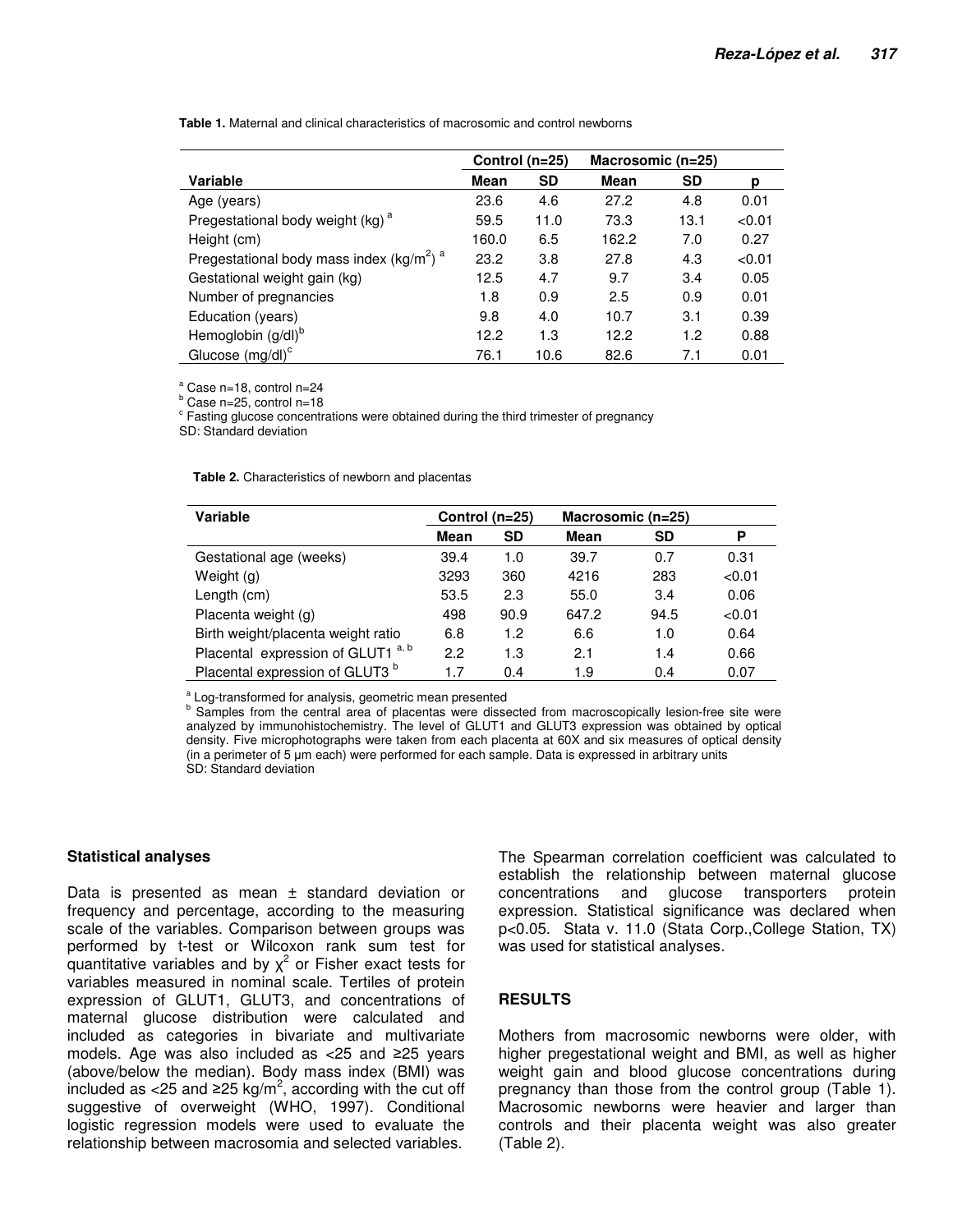|                                                      | <b>Control</b> | <b>Macrosomic</b> |           |                   |       |
|------------------------------------------------------|----------------|-------------------|-----------|-------------------|-------|
| Variable                                             | (n=25)         | $(n=25)$          | <b>OR</b> | Cl <sub>95%</sub> | P     |
| Pregestational BMI (kg/m <sup>2</sup> ) <sup>a</sup> |                |                   |           |                   |       |
| $<$ 25                                               | 12             | 4                 | 1.0       | $1.0 - 13.1$      | 0.046 |
| $\geq$ 25                                            | 5              | 13                | 3.7       |                   |       |
| Age (years)                                          |                |                   |           |                   |       |
| < 25                                                 | 16             | 9                 | 1.0       | $1.0 - 10.1$      | 0.054 |
| $\geq$ 25                                            | 9              | 16                | 4.5       |                   |       |
| Parity <sup>b</sup>                                  |                |                   |           |                   |       |
| Primiparous                                          | 10             | 4                 | 1.0       | $0.8 - 18.8$      | 0.080 |
| Multiparous                                          | 14             | 20                | 4.0       |                   |       |
| Glucose (mg/dL)                                      |                |                   |           |                   |       |
| < 77                                                 | 12             | 3                 | 1.0       |                   |       |
| 77.0-84.9                                            | 8              | 9                 | 6.8       | $0.8 - 56.7$      | 0.075 |
| 85.0-99.9                                            | 5              | 13                | 20.3      | 1.8-223.6         | 0.014 |
| GLUT1 <sup>c</sup>                                   |                |                   |           |                   |       |
| < 1.90                                               | 10             | 8                 | 1.0       |                   |       |
| 1.90-2.49                                            | 7              | 9                 | 1.7       | $0.4 - 7.1$       | 0.476 |
| >2.5                                                 | 8              | 8                 | 1.2       | $0.4 - 3.7$       | 0.733 |
| GLUT3 <sup>c</sup>                                   |                |                   |           |                   |       |
| < 1.58                                               | 11             | 5                 | 1.0       |                   |       |
| 1.58-1.97                                            | 9              | 8                 | 2.0       | $0.5 - 8.4$       | 0.345 |
| ≥1.98                                                | 5              | 12                | 5.0       | $1.0 - 24.5$      | 0.047 |

**Table 3.** Relationship between macrosomia, maternal factors and protein expression of glucose transporters

<sup>a</sup> n=17 pairs

 $b$  n=24 pairs

 $\degree$  Samples from the central area of placentas were dissected from macroscopically lesion-free site were analyzed by immunohistochemistry. The level of GLUT1 and GLUT3 expression was obtained by optical density. Five representative microphotographs were taken from each placenta at 60X and six measures of optical density (in a perimeter of 5  $\mu$ m each) were performed for each sample. Data is expressed in arbitrary units. Categories correspond to tertiles of the distribution

OR: Odds ratio, obtained by conditional logistic regression (bivariate analysis)

BMI: Body mass index, calculated dividing the pregestational body weight (kg) by the squared of height (m<sup>2</sup>), analysis based on 17 pairs.

Pregestational overweight, blood glucose, and GLUT3 protein expression in the upper tertile were associated with macrosomia (Table 3). The association between GLUT3 expression and macrosomia remained significant after adjusting for age, parity, and glucose concentrations (Table 4).

Glucose concentrations did not correlate to the abundance of glucose transporters in any of the study groups (GLUT1: in normal weight, rho=0.11, p=0.59; macrosomic, rho=-0.05, p=0.82; GLUT3: in normal weight rho= $-0.04$ , p= $0.86$ , macrosomic rho= $0.16$  p= $0.44$ ).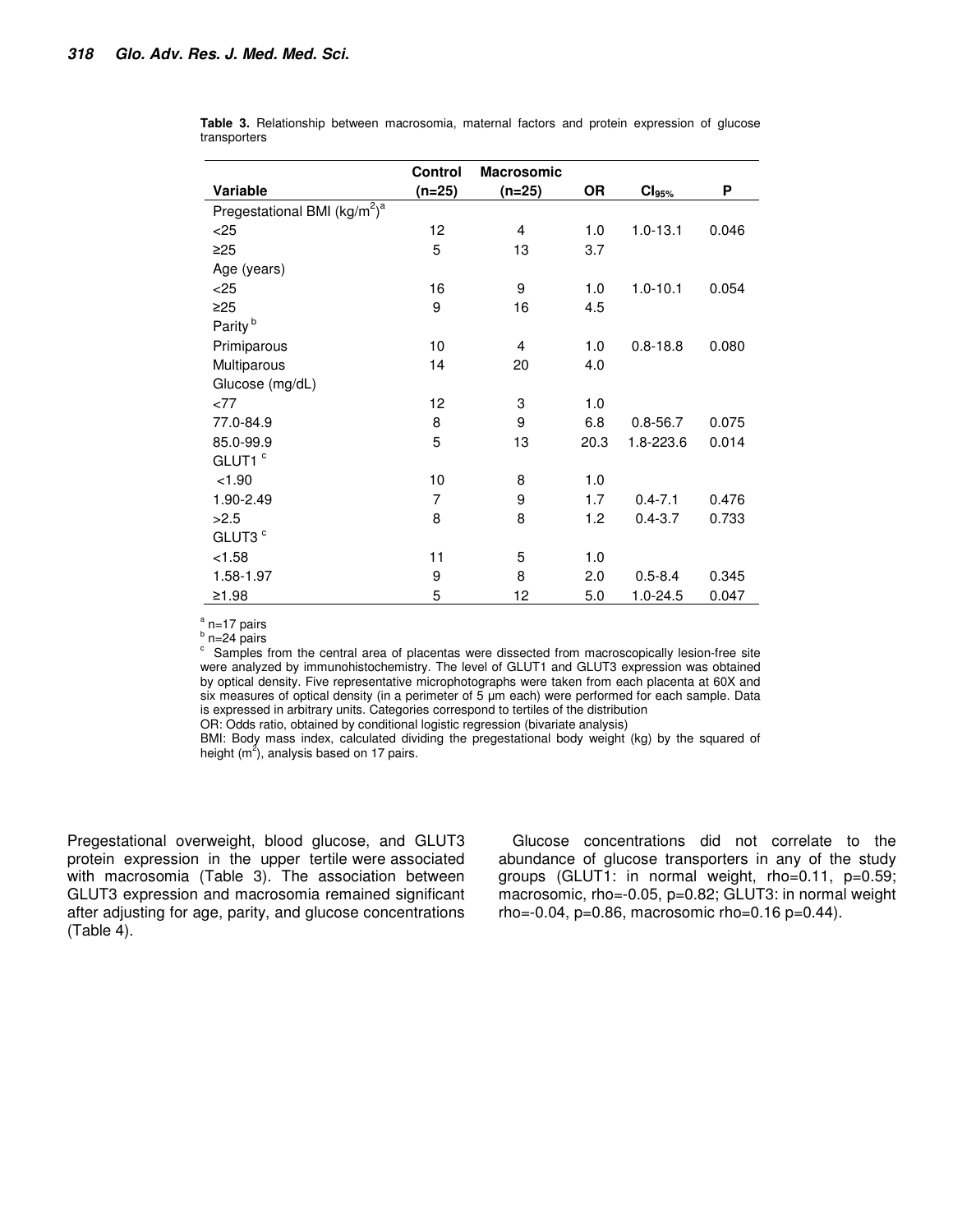| Model                                      | ΟR   | $CI_{95\%}$   | P     | Pseudo $R^2$ |
|--------------------------------------------|------|---------------|-------|--------------|
| Model 1                                    |      |               |       | 0.44         |
| GLUT3 <sup>a</sup>                         |      |               |       |              |
| 1.58-1.97                                  | 7.2  | $0.7 - 74.9$  | 0.100 |              |
| ≥1.98                                      | 33.0 | 1.8-593.5     | 0.018 |              |
| Parity <sup>b</sup>                        | 12.2 | $1.1 - 132.5$ | 0.039 |              |
| Model 2                                    |      |               |       | 0.49         |
| GLUT3 <sup>a</sup>                         |      |               |       |              |
| 1.58-1.97                                  | 4.5  | $0.6 - 34.7$  | 0.149 |              |
| ≥1.98                                      | 17.3 | 1.0-285.8     | 0.046 |              |
| Glucose (mg/dl) <sup>c</sup>               |      |               |       |              |
| 77.0-84.9                                  | 10.3 | $0.9 - 119.7$ | 0.062 |              |
| 85.0-99.0                                  | 70.2 | 2.2-2206.5    | 0.016 |              |
| Model $3d$                                 |      |               |       |              |
| GLUT3 <sup>a</sup>                         |      |               |       |              |
| 1.58-1.97                                  | 3.5  | $0.4 - 28.5$  | 0.238 | 0.35         |
| ≥1.98                                      | 6.7  | $0.7 - 66.4$  | 0.106 |              |
| BMI≥25.0 (kg/m <sup>2</sup> ) <sup>e</sup> | 5.0  | $1.0 - 24.6$  | 0.047 |              |
| Model 4                                    |      |               |       |              |
| GLUT3 <sup>a</sup>                         |      |               |       |              |
| 1.58-1.97                                  | 2.8  | $0.5 - 15.4$  | 0.237 | 0.35         |
| ≥1.98                                      | 12.4 | 1.2-123.3     | 0.032 |              |
| Maternal age ≥25 years                     | 12.4 | $1.1 - 143.1$ | 0.044 |              |

**Table 4.** Relationship between GLUT3 protein expression and macrosomia, adjusted for selected factors

<sup>a</sup> Placental protein expression of GLUT3. Values correspond to tertiles, Reference: GLUT3 <1.58 (tertile 1)

**b** Reference: primiparous women

c Maternal fasting glucose concentrations during the third trimester of pregnancy.

Values correspond to tertiles. Reference: glucose <77.0 (tertile 1)

 $d$ n=17 pairs

 $e^e$ Maternal pregestational BMI. Reference: BMI<25.0 kg/m<sup>2</sup>

f Reference: age<25 years (below the median), obtained from clinical records

OR: Odds ratio, by conditional logistic regression models

# **DISCUSSION**

Our results show an increased protein expression of glucose transporter GLUT3 in placentas from macrosomic newborns. Placentas with greater abundance of GLUT3 had 5 times the chance of being from macrosomic newborns compared to controls. Expression of GLUT1 was not different between groups.

The relationship between glucose transporters in the human placenta and birth weight has been studied primarily in pregnancies complicated with intrauterine growth retardation (IUGR) or DM. In human placentas from IUGR pregnancies, GLUT3 was either undetected or found increased in the maternal aspect of the placenta, whereas protein expression of GLUT1 was not different from controls (Jansson, Wennergren et al., 1993; Janzen, Lei et al., 2013). GLUT3 expression has been found decreased in placentas from DM complicated

pregnancies (Sciullo, Cardellini et al., 1997), whereas GLUT1 has been found unaltered or increased (Sciullo, Cardellini et al., 1997; Colomiere, Permezel et al., 2009). However, the increased levels of GLUT1 were found only in placentas from non-obese women with insulincontrolled gestational diabetes mellitus (GDM) compared with those from diet-controlled GDM and normoglycemic women (Colomiere, Permezel et al., 2009). In these studies, glucose transporter expression was not associated with higher birth weight, in contrast to our results in uncomplicated pregnancies in which higher protein expression of GLUT3 was more frequently found in placentas from macrosomic newborns than in controls.

Results from animal studies have shown a relationship between fetal weight and the expression of glucose transporters in restricted or hyperglycemic conditions. In rats, a restricted diet during the last week of pregnancy resulted in decreased fetal body weight and placental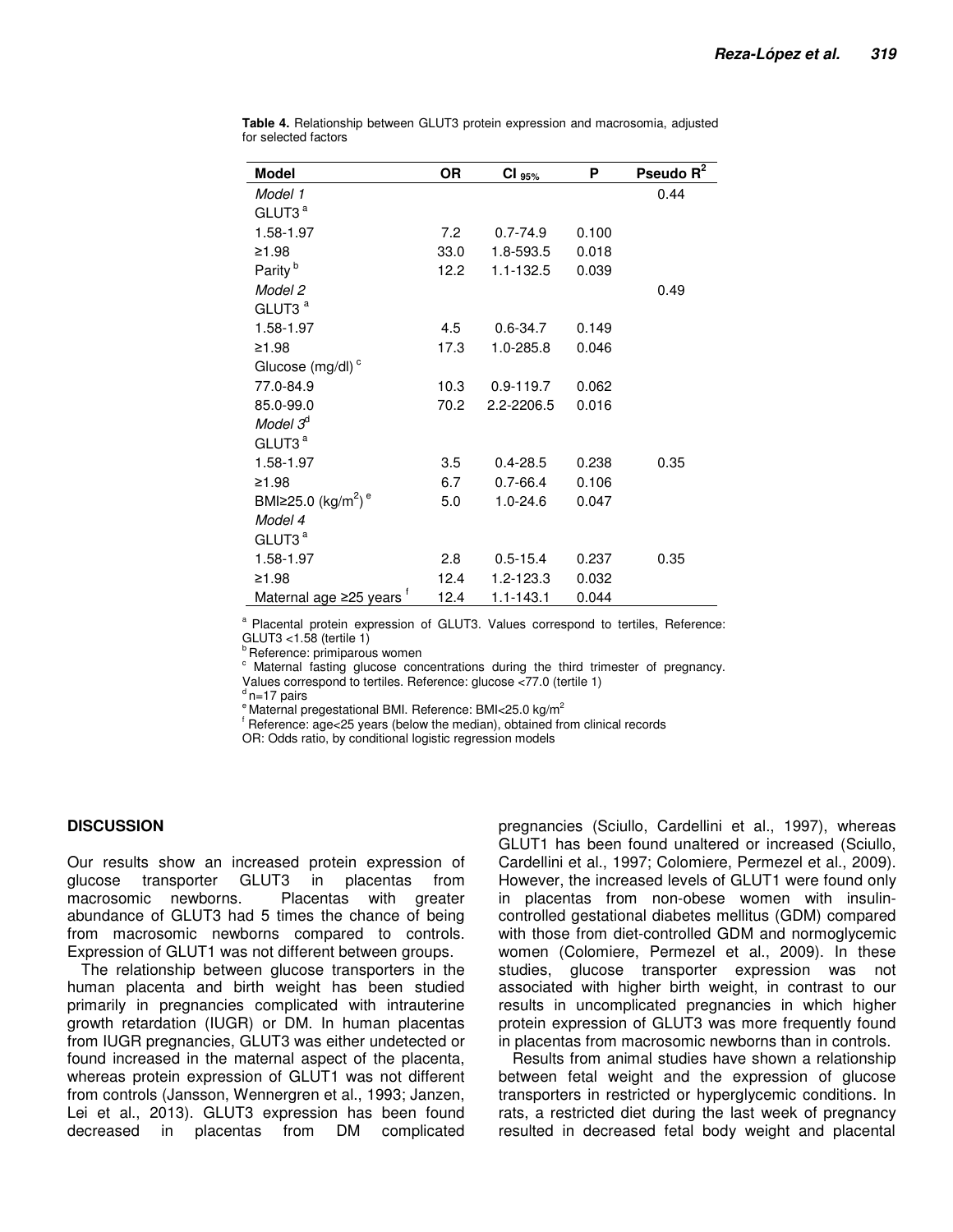GLUT3 protein, but not GLUT1 (Lesage, Hahn et al., 2002). However, in moderate hyperglycemic conditions, the expression of glucose transporters was unrelated to fetal growth. In this animal model, hyperglycaemia resulted in decreased GLUT1 mRNA levels, but unchanged GLUT3, in placentas from both macrosomic and normosomic rat pups (Cisse, Fajardy et al., 2013). This suggests that GLUT1 and GLUT3 protein expression may respond to different stimulus.

GLUT1 is decreased in conditions of glucose abundance, such as maternal hyperglycemia. mRNA and protein expression of GLUT1 are decreased at a glucose concentration of 20-25 mmol/L in cultured trophoblast cells from human term placentas (Hahn, Barth et al., 1998), values that can be reached in *in vivo* conditions by uncontrolled diabetic women, but above than those recently reported in women with GDM (Goldberg, Ye et al., 2012). Because all women included in our study were considered normoglycemic (i.e. fasting glucose <5.55 mmol/l) it is unlikely that they could have reached glucose concentrations to induce a decrease in GLUT1 expression.

GLUT3 has been found altered in both restricted and in hyperglycaemic maternal conditions. Thus we could speculate that GLUT3 mediates a bidirectional fetoplacental glucose transport, possibly to protect the fetus from extreme alteration in maternal glycemia. In line with this, experiments in rats show that fetal glucose levels are maintained, despite maternal hypoglycaemia (Lesage, Hahn et al., 2002). Although the mechanisms are currently unclear, the high-glucose affinity of GLUT3 and its increased expression found in human placentas from IUGR complicated pregnancies (Janzen, Lei et al., 2013), suggest a role for this transporter in preserving fetal glucose levels in restricted conditions. On the other hand, both acute and chronic hyperglycaemic conditions in rats also result in increased placental GLUT3, which appear to be sensitive to environmental glucose concentrations (Boileau, Mrejen et al., 1995). Furthermore, in human and rabbit placentas from normal pregnancies, GLUT3 is asymmetrically expressed showing great abundance in endothelium, and predominantly around fetal vessels (Hauguel-de Mouzon, Challier et al., 1997; Khan, Kusakabe et al., 2011). Thus, based on histological patters, it is likely that GLUT3 could also mediate glucose back-flux from the fetal circulation to the placenta in order to maintain normal fetal glucose levels (Hahn, Blaschitz et al., 2001). However, it is still unclear whether or not GLUT3 is regulated by maternal, placental or fetal glucose concentrations.

Several factors such as gestational age, maternal pathologies, and hormonal changes may modulate the expression of placental glucose transporters. We included only placentas at term from non-complicated pregnancies, thus observed changes in GLUT3 are not likely attributed to maternal pathologies. However, whether similar results are observed at earlier gestational

age is currently unknown. We obtained biochemical measures from clinical records, and were unable to include information on maternal hormone status. Obtaining information on insulin and adipokines could have provided further information on maternal factors.

The finding that both the glucose transporter expression and higher glucose levels were related with macrosomia in our study, suggests that these two conditions may independently contribute to fetal growth. This is supported by two observations: first, the possibility of having a macrosomic newborn was 20-fold higher in the upper tertile of glucose concentrations, even though all glucose values were in the normal range and none of the women were diagnosed with diabetes; and second, maternal glucose concentrations were uncorrelated to the protein abundance of GLUT3. This observation is consistent with other studies that found no correlation between GLUT1 and GLUT3 mRNA levels and fasting glucose or glycosylated haemoglobin in women with or without diabetes (Sciullo, Cardellini et al., 1997). Similarly, experiments in rats giving glucose treatments in early pregnancy (glucose injections) led to fetal overgrowth, without change in placental glucose transporters (GLUT1 and GLUT3) (Ericsson, Saljo et al., 2007). Recently, it has been reported that the 1-hour postprandial glucose peak relates to fetal growth in nondiabetic pregnancies (Parretti, Mecacci et al., 2001). However, maternal fasting glucose has been reported to be a better predictor of large-for-gestational-age newborn than glucose concentrations at 1 or 2 hours in glucose tolerance tests (Retnakaran, Qi et al., 2009). Although maternal glucose concentrations are recognized to strongly influence fetal growth, the role of fetal, placental, or maternal glucose concentrations at different stages of pregnancy, on modulating the expression of glucose transporters requires further studies.

Maternal age, pregestational BMI and parity were also greater in women who delivered a macrosomic infant. Similar to our results, macrosomia has been found to be more frequent as maternal age increases (Boulet, Alexander et al., 2003), and probably related to parity. Pregestational BMI is also strongly associated to macrosomia (Castro and Avina, 2002), a relationship that we confirmed in this study.

# **CONCLUSION**

In conclusion, term placentas from macrosomic newborns from uncomplicated pregnancies show increased protein expression of GLUT3 but not GLUT1. The results of the study contribute to characterize glucose transporters GLUT1 and GLUT3 protein expression in placentas from non-diabetic pregnancies. Further research is warranted to identify specific mechanisms regulating fetal growth in macrosomia.